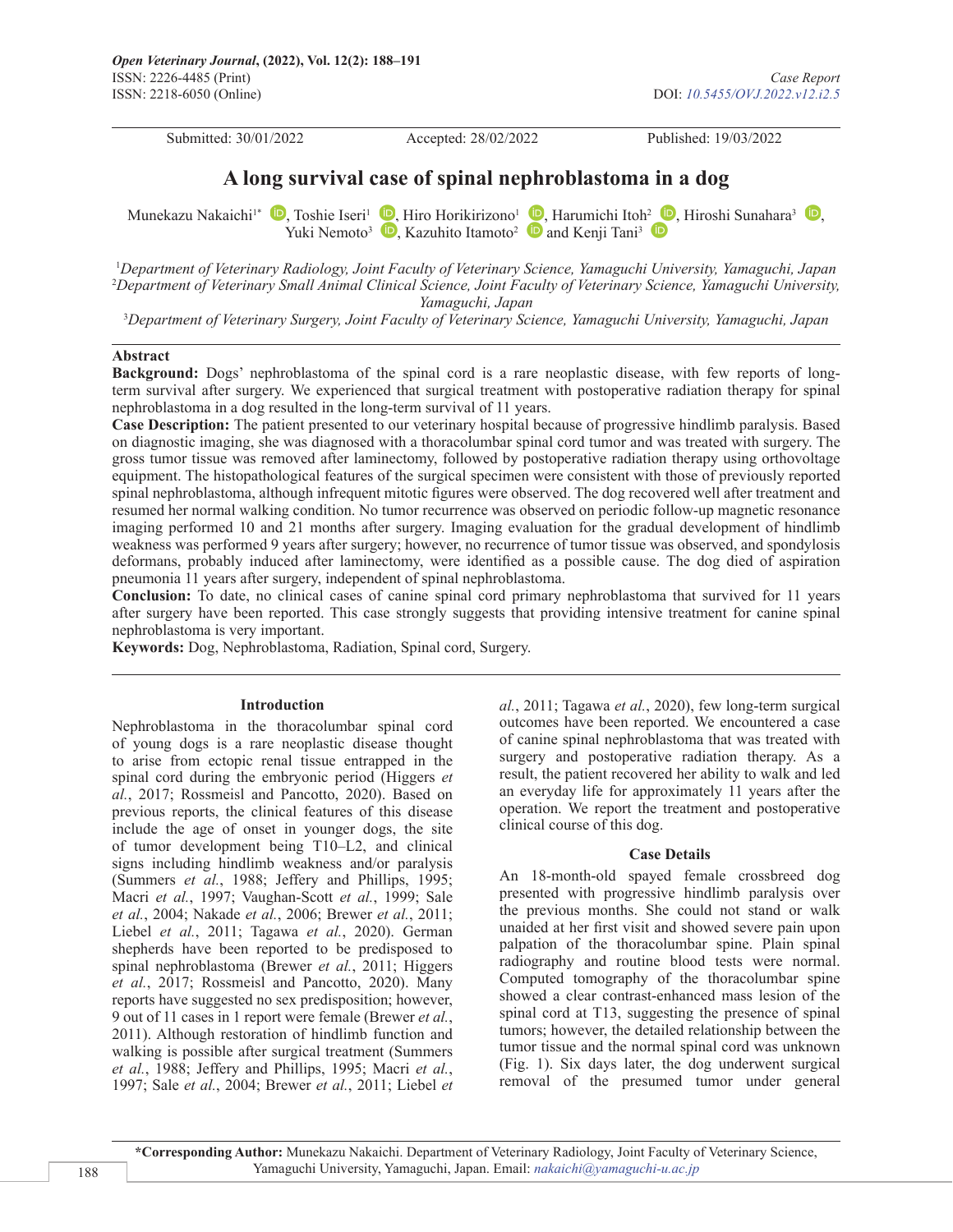

**Fig. 1.** Computed tomographic findings at T13 of the case. (A) Without contrast medium, (B) with an intravenous administration of contrast medium. A clear contrastenhanced mass lesion of the spinal cord could be observed in the contrast study (B, arrow head).

anesthesia, as the animal's owner wanted aggressive treatment, including surgery.

The dog was fixed in ventral recumbency, and a midline thoracolumbar skin incision was made. The muscles around the T13 spinous process were bluntly detached to expose the spinous process, which was then resected. Then, laminectomy was carried out to expose the spinal dura mater, which appeared slightly red. The dura was incised, and dark red tumor tissue was identified (Fig. 2A). Subsequently, the tumor tissue swelled and protruded outward (Fig. 2B). The protruding tumor tissue seemed well demarcated from the spinal cord, suggesting that the tumor was extramedullary rather than intramedullary. After a portion of the tumor tissue was biopsied, gross total resection was carried out using an ultrasonic surgical aspirator (Sonopet®; StrykerJapan KK, Tokyo, Japan) (Fig. 2C). After tumor removal, the dura was left unsutured, and the muscular, subcutaneous tissue and skin were closed. Antibiotics and corticosteroids were administered orally for 3 weeks after surgery. The dog's postoperative recovery was unremarkable. The surgical specimen was formalin-fixed and used for routine hematoxylin and eosin (HE) staining. The surgical specimen consisted of extensive necrotic foci and tumor cell growth foci, and many tumor cells proliferated while forming a tubular structure. The cells in the tubular formation had oval nuclei arranged on the basement membrane side and clear cytoplasm on the luminal side. These histopathological features are consistent with previously reported spinal nephroblastoma (Fig. 2D) (Ohta *et al.*, 2009; Brewer *et al.*, 2011; Liebel *et al.*, 2011). Mitotic figures were less frequent at all sites examined.

She had a normal appetite on the day after the operation. Two weeks after surgery, the dog gradually was able to walk and resume normal activities. She received postoperative radiation (20 Gyin 5 fractions) using an orthovoltage radiation therapy device (MBR-320, Hitachi Medico, Tokyo, Japan). For the radiation treatment, the dog was anesthetized and placed in ventral recumbency. The spinal cord in which the tumor tissue was present was irradiated with a single dose of



**Fig. 2.** Intraoperative findings of the case. (A) After durectomy, a dark reddish tumor tissue was identified. (B) After that, the tumor tissue bulged outward and seemed clearly demarcated from normal spinal cord. (C) Gross appearance of the surgical site after tumor removal using an ultrasonic surgical aspirator. (D) Histopathology of the biopsy specimen was consistent with nephroblastoma; HE stain,  $bar = 50 \mu m$ .

4 Gyusing 4-cm square tubes (300 kVp, 20 mA). Prior to starting radiation therapy, a total dose of 40 Gy was planned; however, due to sufficient recovery of the dog, the owner did not wish for further treatment at the time of 20-Gy irradiation.

After treatment, the dog lived for approximately 10 years with mild proprioceptive deficits in the left hind limb. No tumor recurrence was observed on periodic follow-up magnetic resonance imaging (MRI) examinations carried out 10 and 21 months after surgery. Nine years after surgery, the dog returned to the hospital to evaluate the thoracolumbar spinal cord due to the gradual development of hindlimb weakness. Plain radiography of the thoracolumbar spine showed spondylosis deformans between T13–L1 and L2–3, with the former being consistent with the surgical site (Fig. 3A). MRI examination showed no recurrent tumor tissue in the thoracolumbar spinal cord; however, there was slight compression of the spinal cord from the ventral side at T13–L1 (Fig. 3B). This was thought to be due to the proliferation of bony tissues associated with intervertebral instability after laminectomy. The dog died 11 years after surgery for reasons unrelated to the tumor. According to the owner, the dog had vomiting of unknown cause for several months and died of aspiration pneumonia. No necropsy was performed.

## **Discussion**

Recovery of hindlimb paralysis after surgery for canine spinal nephroblastoma has been previously reported (Jeffery and Phillips, 1995; Macri *et al.*, 1997; Brewer *et al.*, 2011; Liebel *et al.*, 2011; Tagawa *et al.*, 2020). Liebel *et al.* (2011) noted that patients treated with surgery and/ or radiation experienced longer survival than untreated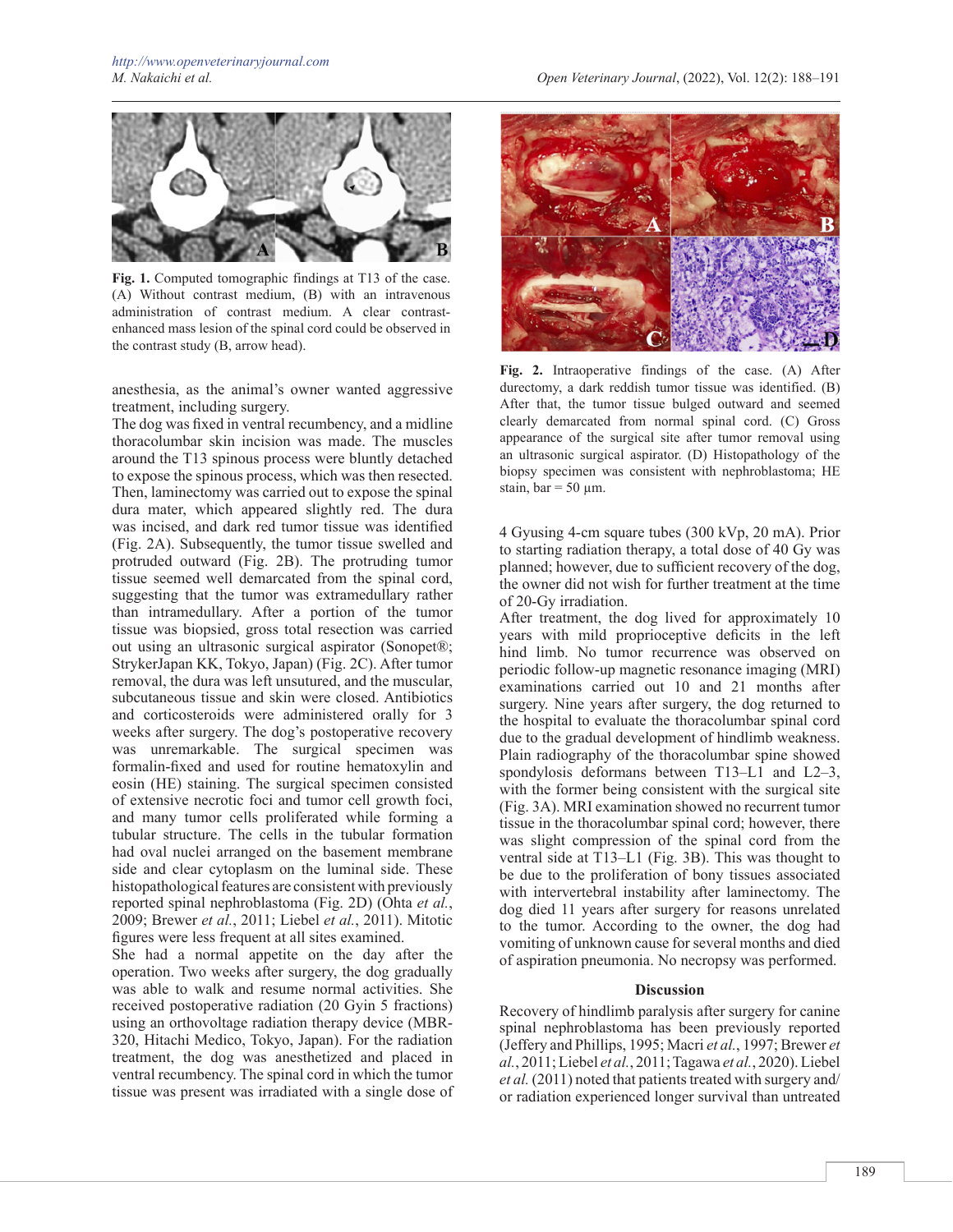

**Fig. 3.** Radiographic and MRI findings of the thoracolumbar spine of the case 9 years after surgery. (A) Radiographic features of spondylosis deformans were observed in both T13–L1 and L2–3. The spinous process of T13 was missing due to laminectomy (white arrow). (B) MRI (T2-weighted image) showed that the spinal cord was slightly compressed from the ventral side in T13–L1, probably due to the proliferation of bone tissue due to spinal instability. No tumor tissue was observed in the spinal cord.

ones. Although some unsuccessful surgical cases have been reported (Vaughan-Scott *et al.*, 1999; Nakade *et al.*, 2006), surgical treatment is generally effective. However, there are very few reports on the long-term survival of canine spinal nephroblastoma patients. Even in some reports describing long-term survivors, most of the follow-up periods were 2 years or less (Macri *et al.*, 1997; Sale *et al.*, 2004; Brewer *et al.*, 2011; Liebel *et al.*, 2011), although one case had survived for more than 3 years at the time of writing (Brewer *et al.*, 2011). There are no detailed follow-up reports on survivors over 3 years. In our case, the spinal cord function of the dog recovered well after surgery, and the dog had lived for an additional 10 years, illustrating that long-term survival with sufficient neurologic function is possible after treatment, even in spinal nephroblastoma cases.

The reason for the good prognosis, in this case, remains unknown; multiple factors are likely involved. The gross appearance of the tumors at the time of surgery was well demarcated from the spinal cord with clear margins, which allowed gross total resection. Although spinal nephroblastoma has been classically reported as an extramedullary lesion (Summers *et al.*, 1988; Vaughan-Scott *et al.*, 1999), some cases have been reported as intramedullary (Jeffery and Phillips, 1995; Macri *et al.*, 1997; Sale *et al.*, 2004; Liebel *et al.*, 2011; Higgers *et al.*, 2017; Tagawa *et al.*, 2020). In a series of 10 canine

spinal nephroblastoma cases, Liebel *et al.* (2011) reported a longer survival in dogs with extramedullary lesions. Intramedullary tumor development may detrimentally affect neurologic outcomes and survival by precluding complete surgical resection, resulting in local recurrence. The most important reason for the long survival in our case was likely the relatively localized presence of extramedullary tumor tissue.

Besides the difference in the site of tumor development, the difference in malignancy of the tumor cells is considered one of the factors responsible for the good prognosis in this case. In one report of canine spinal nephroblastoma focusing on tumor cell growth analysis, the case was highly malignant based on its high potential for growth and invasion (Ohta *et al.*, 2009), indicating some differences in malignancy among tumor tissues of the same histopathological type. Recently, intraspinal metastasis of spinal cord nephroblastoma was reported, which is considered a highly malignant finding (Terrell *et al.*, 2000). Since the histopathological examination in our case showed infrequent mitotic figures, this case might have had relatively low malignancy, leading to a good prognosis.

Although gross total resection was achieved in this case, residual tumor cells may have remained. Therefore, postoperative treatment is necessary. We elected to perform local radiation therapy because the effectiveness of chemotherapy has not been reported in dogs. In this case, only 20 Gy was applied after surgery at the owner's request. However, our case cannot draw conclusions regarding postoperative treatment, and further evaluations are needed to determine suitable adjunctive treatments after surgical resection of this disease.

This case fell into a serious condition, such as being unable to stand up due to a spinal cord tumor at an early age; however, the dog was able to almost reach the end of her life while maintaining a normal walking ability using a combination of surgery and radiation therapy. This case strongly suggests that providing intensive treatment for canine spinal nephroblastoma is very important.

## **Acknowledgment**

The authors thank the Edanz Group (https://en-authorservices.edanz.com/ac) and Editage (www.editage. com) for editing a draft of this manuscript.

## *Conflict of interest*

None of the authors of this article has a financial or personal relationship with other people or organizations that could inappropriately influence or bias the content of this paper.

## *Authors' contributions*

The diagnostic imaging at the first visit of this case was performed by Munekazu Nakaichi. Surgical treatment and postoperative management of the case were performed by Munekazu Nakaichi, Hiro Horikirien, Harumichi Ito, and Hirosi Sunahara. Postoperative